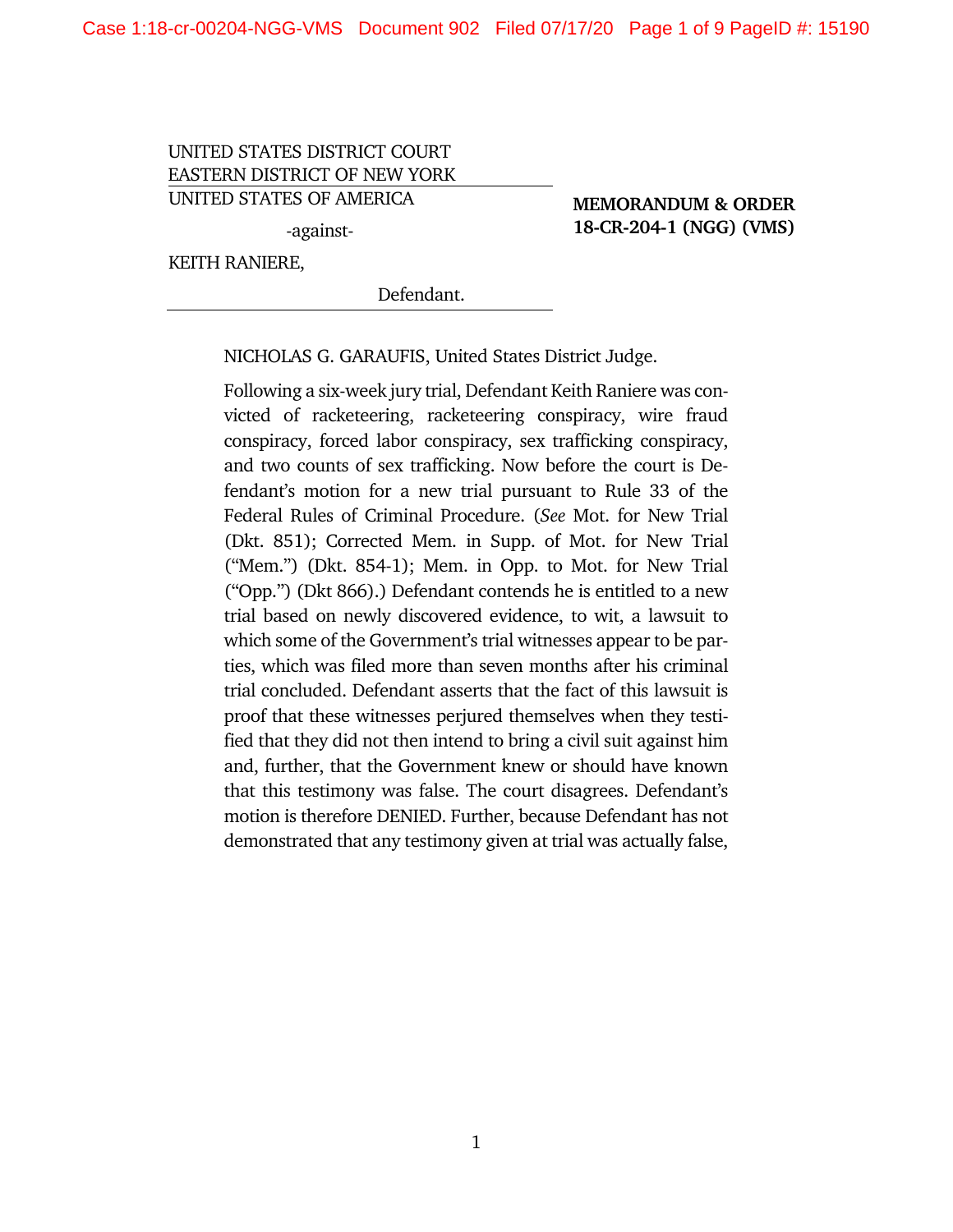his request for an evidentiary hearing is likewise DENIED and his request for oral argument is DENIED AS MOOT.1

#### **BACKGROUND** L.

The court assumes familiarity with the relevant facts and procedural history of this case and summarizes them only to the extent they are relevant to this motion.

Daniela and Nicole,<sup>2</sup> both victims of the conduct for which Defendant was convicted, testified for the Government at trial. Present for their testimony was Neil Glazer, an attorney whom they had individually retained and who had accompanied them to at least some of their interviews with the Government prior to trial. (*See* Mem. at 5-6 & n.8 (listing 3,500 materials reflecting Glazer's presence at interviews). Mark Vicente, another Government witness, testified on direct examination that he had also retained Glazer to assist in "potential civil matters" (Trial Transcript ("Tr.") at 740-41), although Glazer was not present for his testimony. On cross-examination, defense counsel did not ask Vicente about his retention of Glazer or whether he intended to file a lawsuit against Defendant.

On cross-examination of Daniela and Nicole, defense counsel asked each whether they had retained Glazer and whether they planned to bring a civil suit against Defendant in the future. Daniela acknowledged that she had retained Glazer, at first to handle "the precarious situation with [her] little sister" and then "to interact with officials from the government" but repeatedly denied that she, at that point, had any intent to bring a civil suit against

 $1$ <sup>1</sup> The court has redacted certain information relating to documents that are not part of the trial record from this Memorandum & Order. Concurrently herewith, the court has filed a Sealed Memorandum & Order with this information in unredacted form.

<sup>&</sup>lt;sup>2</sup> In accordance with this court's order of May 4, 2019, the court refers to all DOS members by their first names only.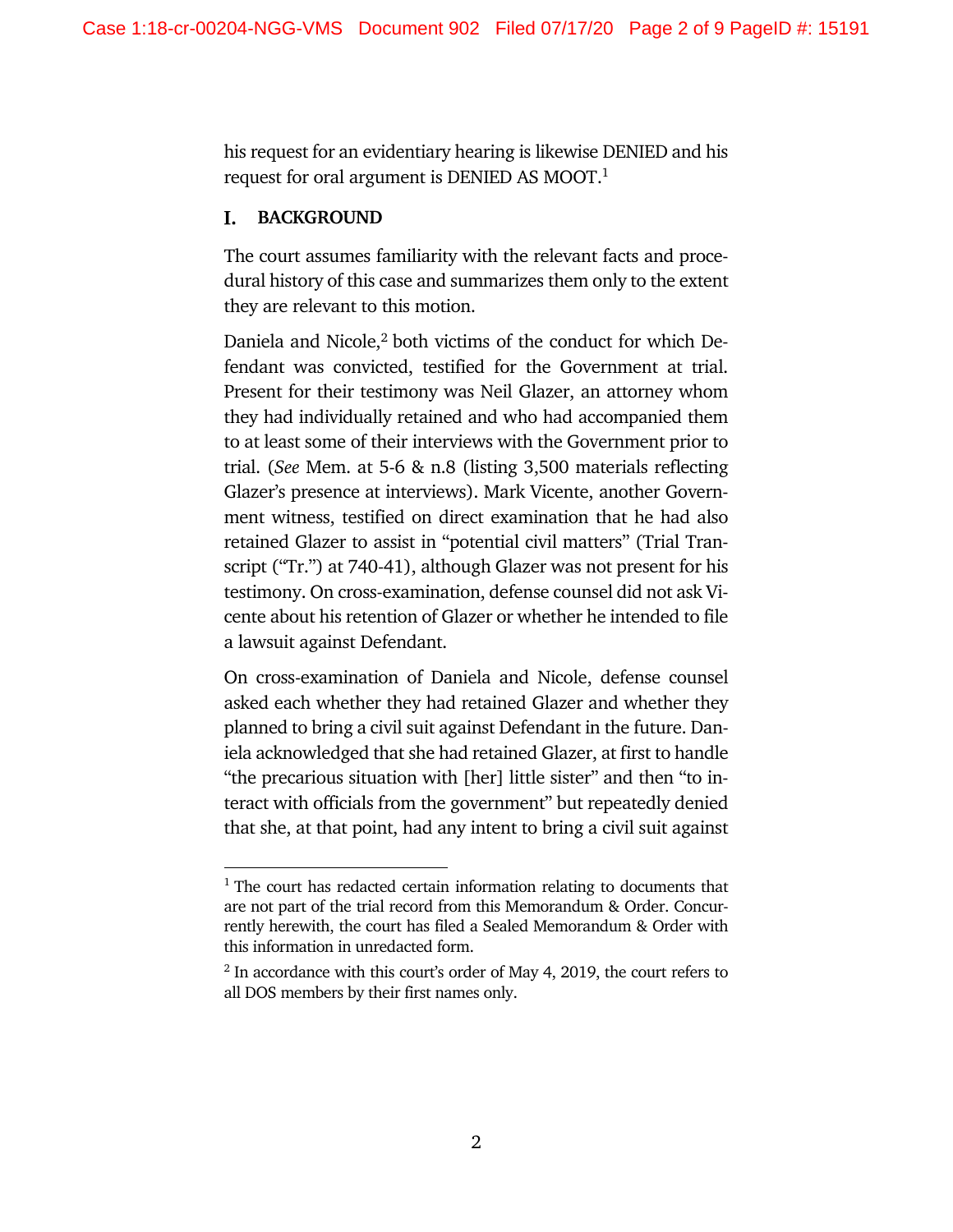Defendant or NXIVM. (Tr. at 3275-76.) Defense counsel also asked Daniela how she came to hire Glazer, whether she had gotten his name from Vicente, and whether she had discussed the possibility of bringing a civil suit against Defendant with anyone else; however, the Government objected to these questions and the court sustained those objections. (*Id.*) Nicole testified that she hired Glazer because she wanted to "protect [her]self," disclaimed any intent at that time to bring a civil suit or to participate in a class-action lawsuit, and twice testified that she had not discussed the prospect of doing so with anyone else. (*Id.* at 4269, 4276-77.)<sup>3</sup>

Jay, a third victim who testified for the Government, testified on direct examination that she had also retained Glazer. (Tr. at 4452.) Defense counsel did not probe further on this topic on cross examination, which counsel now asserts was because "it was apparent that the court would not permit the defendant to … ask probing questions tending to unearth the clear collusion among the witnesses or their intention to bring a civil suit." (Mem. at 14.)

On January 28, 2020, over seven months after the jury returned its verdict (and nearly eight months after Daniela testified), Glazer filed a civil lawsuit on behalf of more than 80 individuals, including Vicente, against, *inter alia*, Defendant and NXIVM (the "Civil Suit"). *See* Compl., *Edmonson v. Raniere*, No. 20-cv-485 (EK). While most plaintiffs in the Civil Suit are proceeding under pseudonyms, Defendant contends that allegations attributed to

Nicole reiterated that she had no recollection of telling the FBI that Parlato had pressured her to join a civil suit. (Tr. at 4275.)

<sup>&</sup>lt;sup>3</sup> In response to her first denial of having spoken to anyone else about the prospect of filing a civil suit, defense counsel asked Nicole whether she had told the FBI that Frank Parlato was pressuring her to do so. (Tr. at 4269- 70).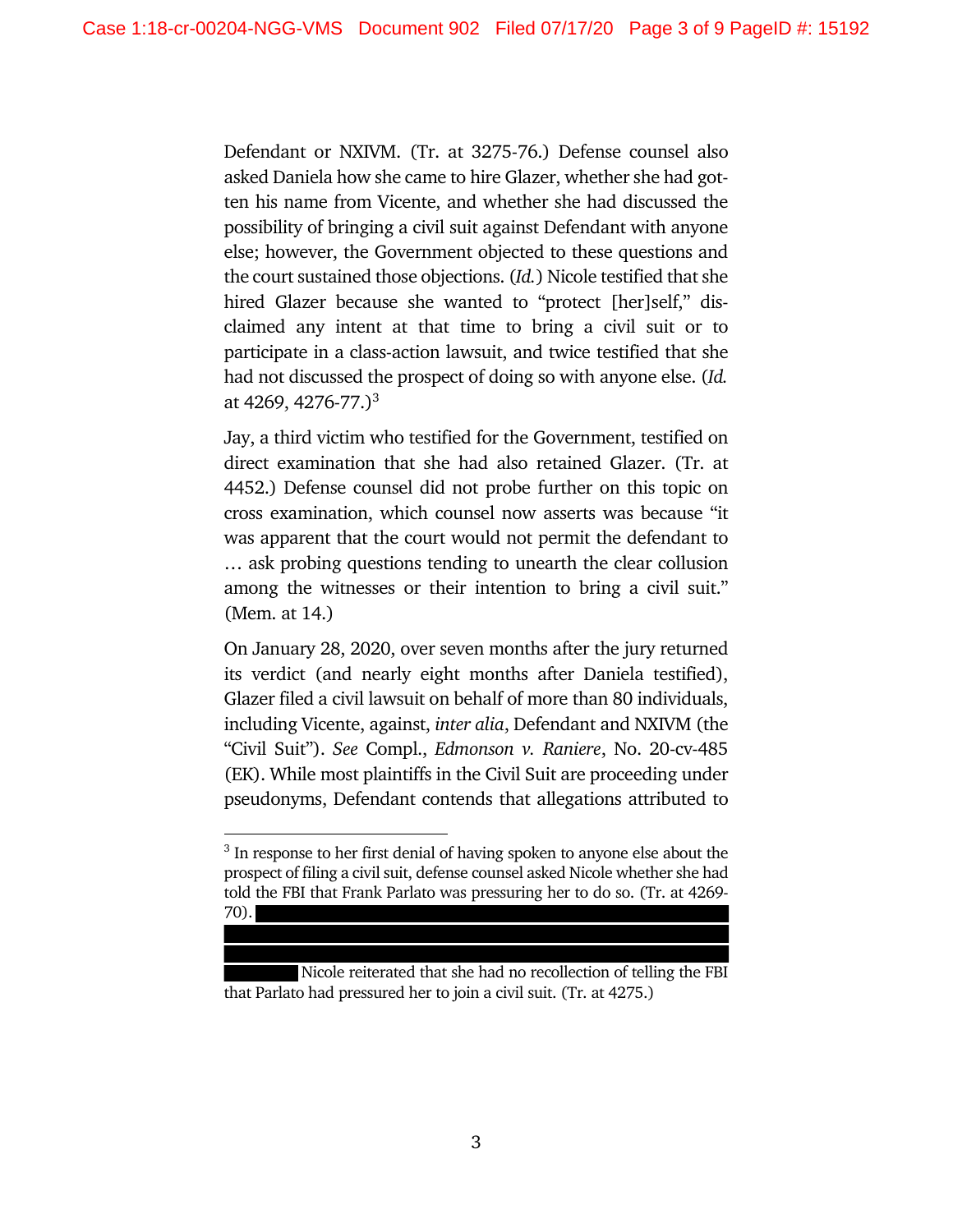certain Jane Doe plaintiffs indicate that Daniela, Nicole, and Jay are plaintiffs in the Civil Suit. (*See* Mem. at 14-17.)4

### **LEGAL STANDARD**

Although Rule 33 endows district courts with the authority to order a new trial "if the interest of justice so requires," Fed. R. Crim. Pro. 33, this authority is to be used sparingly and only where the court harbors "a real concern that an innocent person may have been convicted," *United States v. Canova*, 412 F.3d 331, 349 (2d Cir. 2005).5 *See also, e.g.*, *United States v. Snyder*, 740 F. App'x 727, 728 (2d Cir. 2018) (summary order) ("A district court ordinarily should not grant a new trial unless it is convinced that the jury has reached a seriously erroneous result or that the verdict is a miscarriage of justice."). A motion for a new trial "based on allegations of perjured testimony should be granted only with great caution and in the most extraordinary circumstances." *United States v. McCarthy*, 271 F.3d 387, 399 (2d Cir. 2001), *abrogated on other grounds by Eberhart v. United States*, 546 U.S. 12, 126 (2005). "To prevail, a defendant must show [that](i) the witness actually committed perjury; (ii) the alleged perjury was material; (iii) the government knew or should have known of the

<sup>4</sup> Defendant initially contended in his motion that, although he had not identified them through any of the complaint's allegations, he nonetheless had "every reason to believe" that four more individuals whom Glazer represented in interviews with the Government were also participating as Plaintiffs. (Mem. in Supp. of Mot. (Dkt. 853) at 6 n.7.) Defendant, however, was forced to retract this assertion after Glazer advised his counsel that these four individuals were not, in fact, plaintiffs. (Letter Submitting Corrected Mem. (Dkt. 854).)

<sup>5</sup> When quoting case law, except as otherwise noted, all citations and internal quotation marks are omitted, and all alterations are adopted.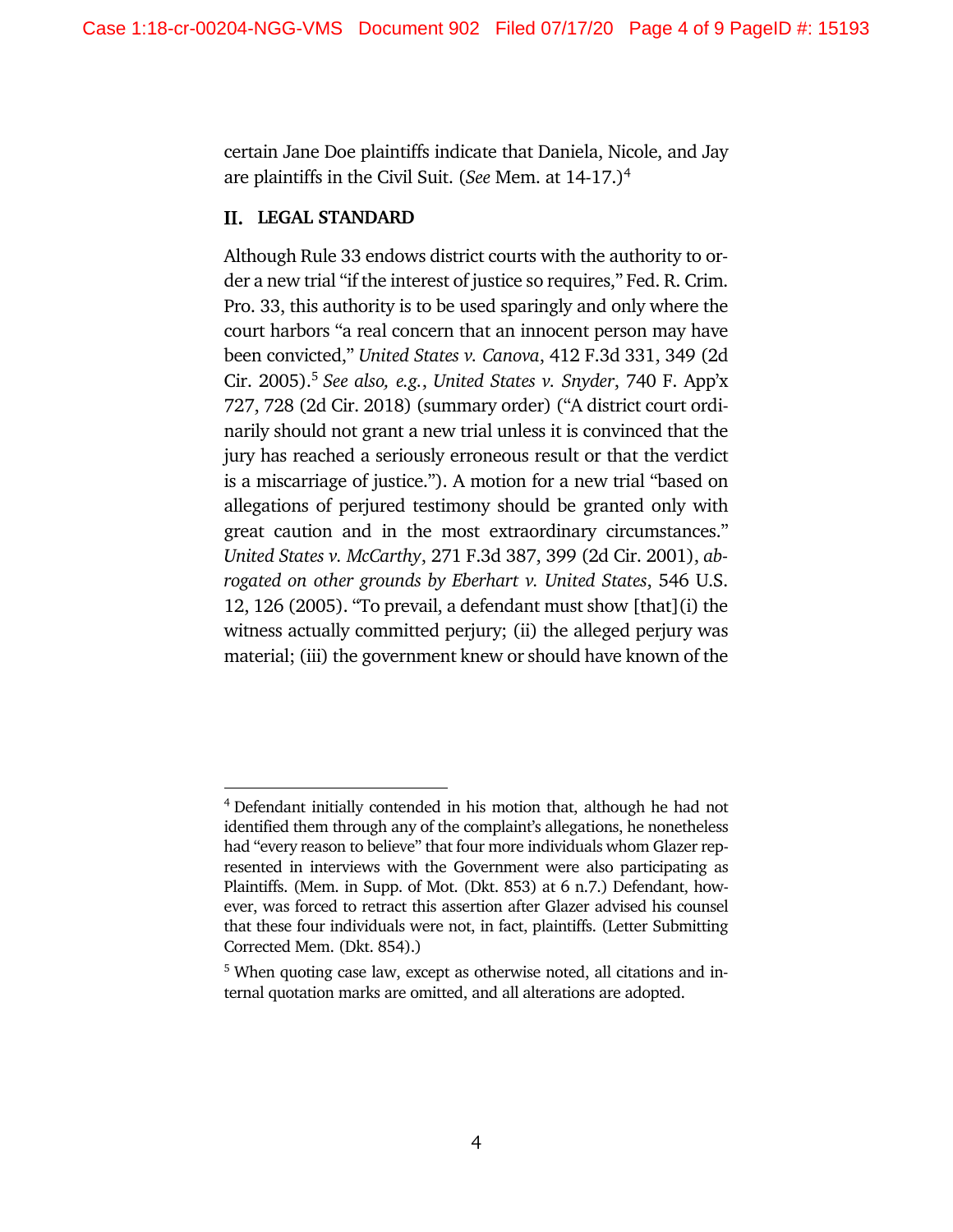alleged perjury at the time of trial, and (iv) the perjured testimony remained undisclosed during trial." *Id*. <sup>6</sup> Although failure to show that the prosecution knew or should have known of the perjurious nature of the testimony in question does not preclude the grant of a new trial, under such circumstances "a defendant can obtain a new trial only where the false testimony leads to a firm belief that but for the perjured testimony, the defendant would most likely have not been convicted." *United States v. Stewart*, 433 F.3d 273, 297 (2d Cir. 2006). If, however, the defendant demonstrates that the prosecution knew or should have

<sup>&</sup>lt;sup>6</sup> Where, as here, a defendant supports his motion with "newly discovered" evidence of perjury, the court must also consider whether such evidence is, in fact, "newly discovered" within the meaning of Rule 33, *i.e.*, that it could not have been discovered with the exercise of reasonable diligence before or during trial. *See, e.g.*, *Canova*, 412 F.3d at 349. In this case, however, there is no question that Defendant could not have discovered the existence of the Civil Suit before or during trial. as it was not filed until several months after the trial concluded.

The court notes separately, however, that Defendant proffers the fact that Mr. Glazer represented a large number of witnesses in interviews with the Government, as well as certain of the Government's evidentiary objections (sustained by this court), as proof that the Government knew or should have known about the alleged perjury that forms the basis of his motion. Glazer's representation of certain witnesses is not "newly discovered," as Defendant concedes that he was aware of the representation before and during trial. Meanwhile, the fact that the Government made certain objections, which the court sustained, is not "evidence" of anything, newly discovered or otherwise, and Defendant's reliance on these episodes appears to be little more than a clumsy attempt to launder untimely objections to the court's evidentiary rulings into a timely motion based on new evidence. (*See, e.g.*, Mem. at 22-23 (arguing that interposition of objections denied Defendant his right to confront witnesses against him).) That argument is, in any event, belied by the record; having cured the defects in similar questions posed to Daniela, counsel was permitted to ask Nicole, for example, whether she had discussed the possibility of bringing a civil suit with anyone else, including with Jay (whom counsel specifically named). Counsel's failure to ask Jay similar questions cannot be explained by his conclusion that the court would not permit him to do so—an argument that is, in any event, unpreserved and untimely.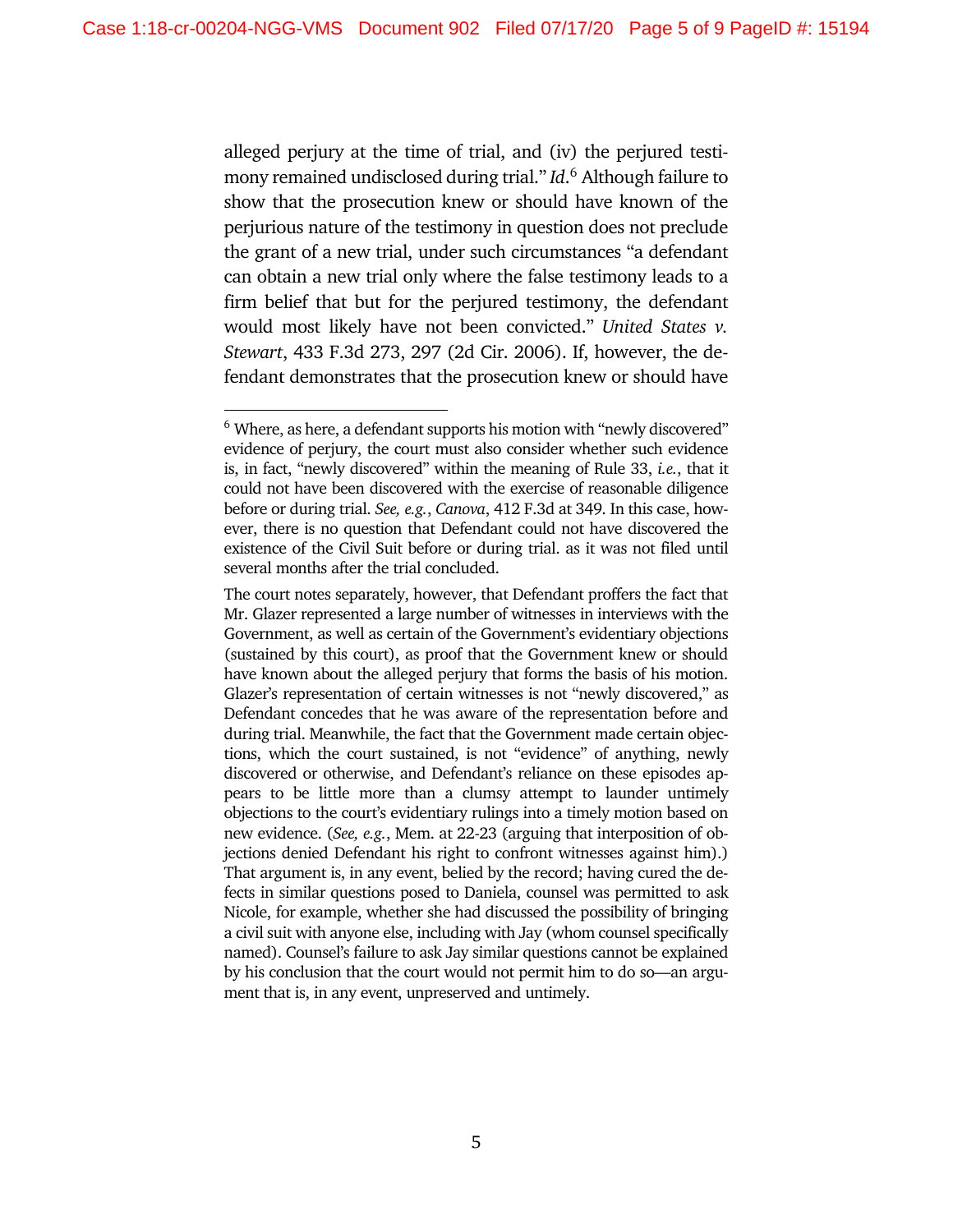known about the perjury, "the conviction will be set aside if there is any reasonable likelihood that the false testimony could have affected the judgment of the jury." *United States v. Torres*, 128 F.3d 38, 49 (2d. Cir. 1997).

In deciding whether to grant a motion for a new trial, "a district court may itself weigh the evidence and the credibility of witnesses, but in doing so, it must be careful not to usurp the role of the jury." *United States v. Nordlicht*, No. 16-cr-640, 2019 WL 4736957, at \*16 (E.D.N.Y. Sept. 27, 2019). Further, although the court may hold an evidentiary hearing, it is not obligated to do so. *See United States v. Ghavami*, 23 F. Supp. 3d 148, 157 (S.D.N.Y. 2014) ("Whether to hold an evidentiary hearing before deciding a motion for a new trial rests within the district court's discretion."); *see also United States v. Helmsley*, 985 F.2d 1202, 1209-10 (2d Cir. 1993) (district court may properly decline to hold hearing where "[t]he moving papers themselves disclosed the inadequacies of the defendant['s] case"). In particular, where, as here, the evidence submitted relates to allegations of perjury, courts need not consider whether to hold a hearing unless the defendant meets his threshold burden of demonstrating that false testimony was offered. *See United States v. Aquart*, 912 F.3d 1, 22 (2d Cir. 2018) ("[U]ntil actual falsity is shown, there is no concern for the integrity of the process requiring judicial hearings.").

# **III. DISCUSSION**

The Civil Suit cannot carry the weight that Defendant asks it to bear. For Defendant to meet his threshold burden to demonstrate that Daniela and/or Nicole committed perjury, he must introduce evidence that either or both of them gave "false testimony concerning a material matter with the willful intent to provide false testimony." *United States v. Monteleone*, 257 F.3d 210, 219 (2d Cir. 2001). Assuming for present purposes that Daniela and Nicole are, in fact, among the Jane Doe plaintiffs in that action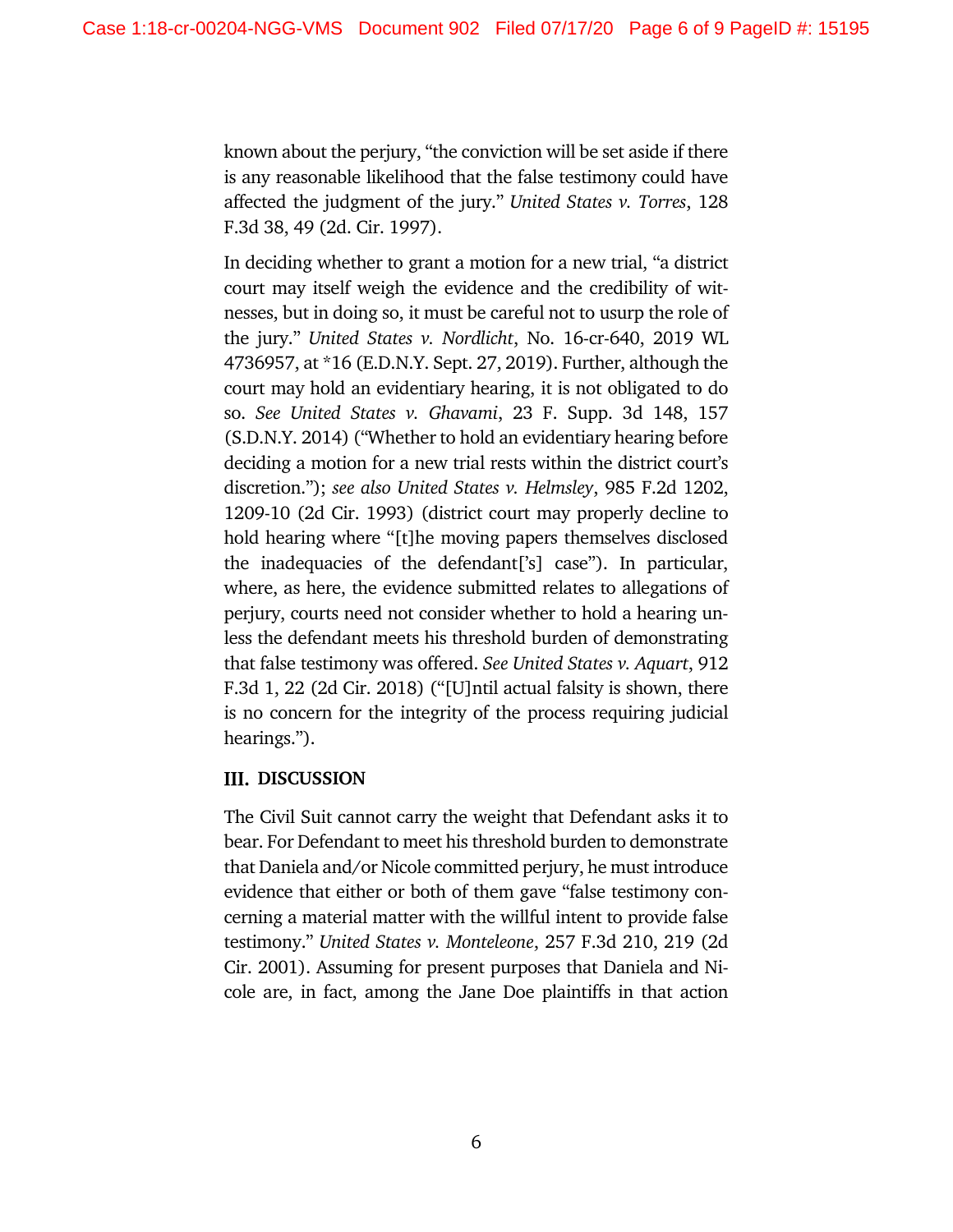(which appears to be the case), this hardly proves that either of them had determined to join that action when they testified at trial more than six months before it was filed. In fact, the complaint, insofar as it is evidence, says nothing about their state of mind at the time they testified, which is the *sine qua non* of any charge of perjury.

Moreover, the court cannot discern any basis to believe that either of them had any reason to lie about whether they intended to sue Defendant. Both Daniela and Nicole sat for lengthy crossexamination during which, as the Government notes, they answered forthrightly questions that appeared to have been intended to elicit evidence of their respective biases against Defendant and admitted that they were angry with him without any equivocation. (*See, e.g.*, Tr. at 3089-94, 3166-79, 4209.) Further, given the content of their testimony (which included, for example, Daniela testifying at length about how she had been confined to a room for roughly two years after admitting to Defendant that she had feelings for another man), it would have been utterly unremarkable had either Daniela or Nicole confessed an intent to sue Defendant (an intent which, the court notes again, another witness freely admitted). As such, the fact that they affirmatively disclaimed a present intent to sue Defendant months before joining a suit against him is, on its face, persuasive evidence of little more than the fact that they changed their minds at some point between testifying at trial and filing the complaint in the Civil Action. Moreover, because Defendant has failed to meet his initial burden to prove the falsity of any testimony offered at his trial, the court sees no need to hold an evidentiary hearing on this issue.

Even if the court were to conclude otherwise, Defendant's contention that the Government knew or should have known of the "perjury" is facially absurd. As previously noted, the key facts on which these accusations rest—namely that several witnesses had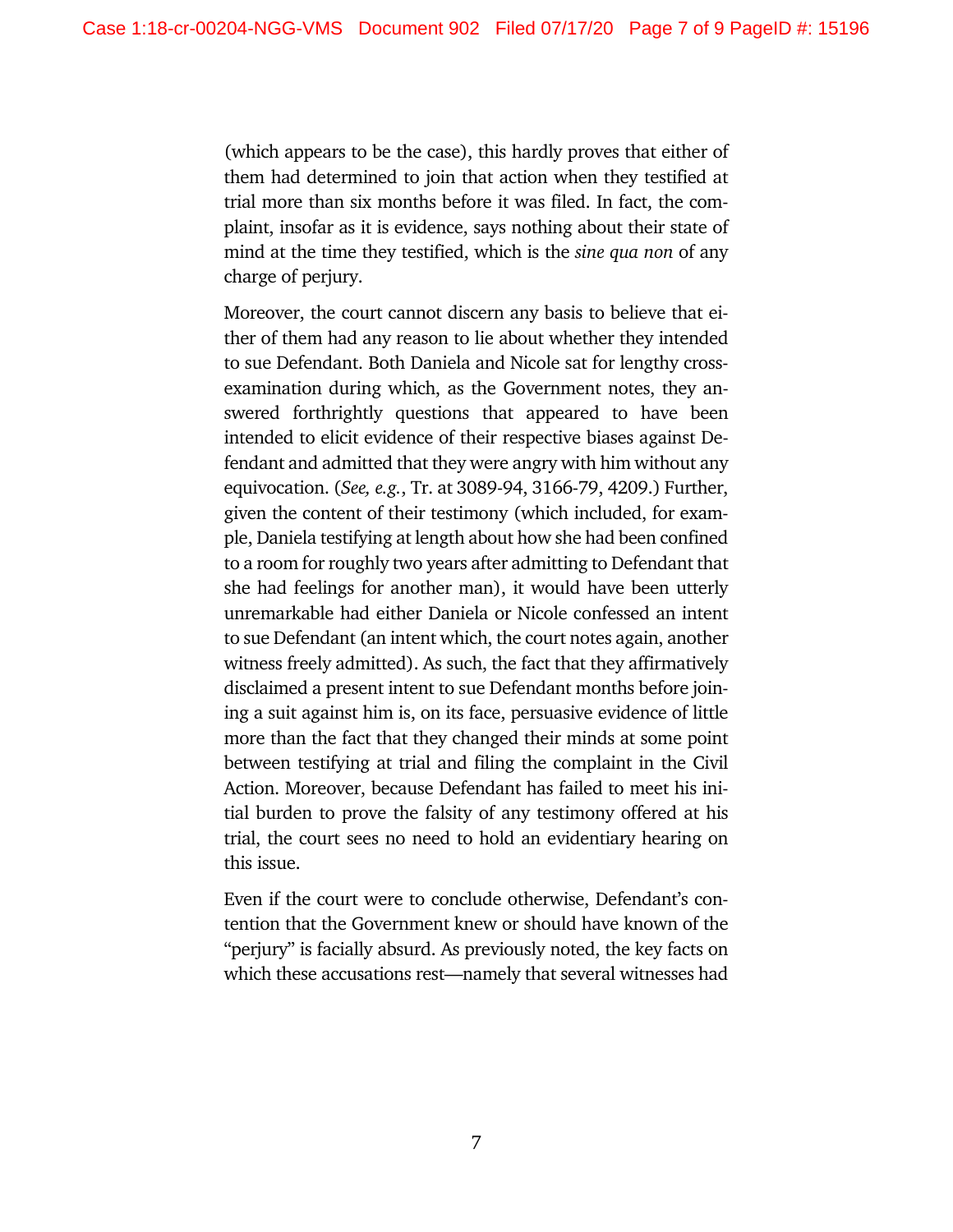retained Glazer to represent them—are not "newly discovered" evidence by any definition. To the contrary, Defendant was fully aware of these facts prior to and during the trial and cross-examined witnesses on these very topics. *See United States v. Bout*, 144 F. Supp. 3d 477, 487 (S.D.N.Y. 2015) ("Rule 33 does not allow for a new trial based on evidence that could have been discovered before trial, let alone evidence that was part of the trial record."). Even assuming, however, that this evidence were cognizable on this posture, it would not support the conclusion that the Government played any role in suborning the "false" testimony. Defendant effectively asks this court to infer that, because the Government knew that the witnesses had retained Glazer, and Glazer ultimately represented some of them in the Civil Suit,<sup>7</sup> the Government must have known about the Civil Suit, and Daniela and Nicole's putative intent to participate in it, during the trial. The infirmity of this argument is self-evident, and the court declines to address it further.

As such, even if Defendant had demonstrated that either Daniela or Nicole had perjured herself, he would be entitled to a new trial only if the court believed that but for the perjured testimony, Defendant would not have been convicted. *See Stewart*, 433 F.3d at 296-97. The court is not so convinced. As an initial matter, "[t]he discovery of new evidence which merely discredits a government witness and does not directly contradict the government's case ordinarily does not justify the grant of a new trial." *United States v. Jones*, \_\_ F.3d \_\_, 2020 WL 3956257, at \*11 (2d Cir. 2020). That is especially true here where, as previously noted, it would not have been remotely unusual for Daniela or Nicole to have admitted an intent to sue Defendant, and there is simply no reason to believe that the jury would not have credited their testimony had either or both of them admitted as much over the

<sup>7</sup> Although, as previously noted, some of the witnesses Glazer represented have, in fact, not joined the Civil Suit.